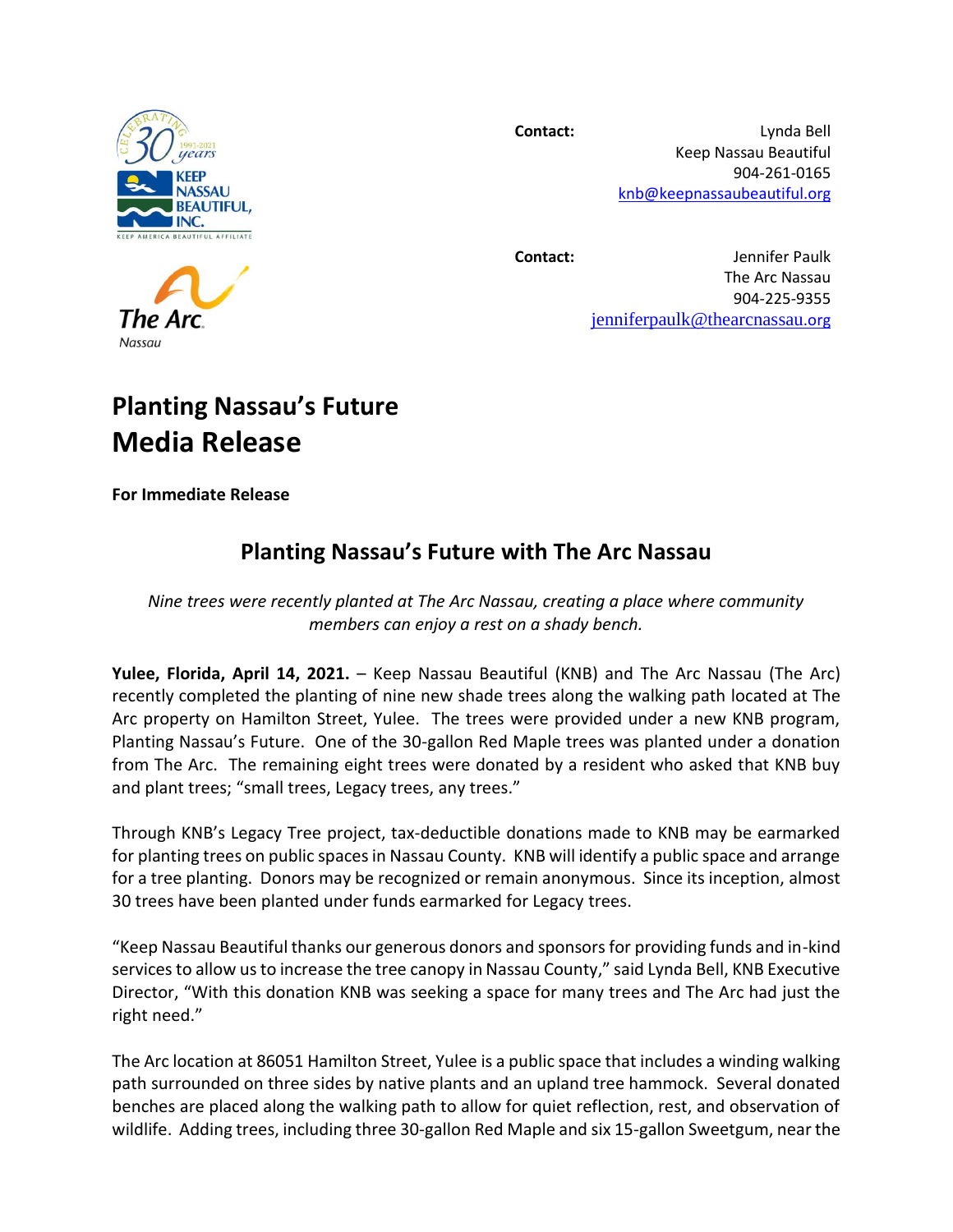benches will provide shade and fall color to the grounds. Liberty Landscape Supply sourced and installed the trees and the team at The Arc will ensure a solid watering plan to help the trees get their best start to a long life.

"The recent tree planting provides both shade and scenery to the quarter-mile walkway that meanders across The Arc Nassau's campus. These trees will serve as the foundation for sensory landscaping for the community members of The Arc Nassau." Curtis Hensyl, Secretary and OEC Chair for The Arc Nassau.

For information and to get involved in Planting Nassau's Future: [www.KeepNassauBeautiful.org](http://www.keepnassaubeautiful.org/) or 261-0165.



One of the three Red Maple and one of six Sweetgum trees donated to The Arc Nassau. Pictured include: Steve and Cathy Carr, Bob Koeph, Paul Bussell, and Jennifer Paulk all of The Arc Nassau. John Bell, Liberty Landscape Supply, and Kelley McCarter, KNB BOD Officer.